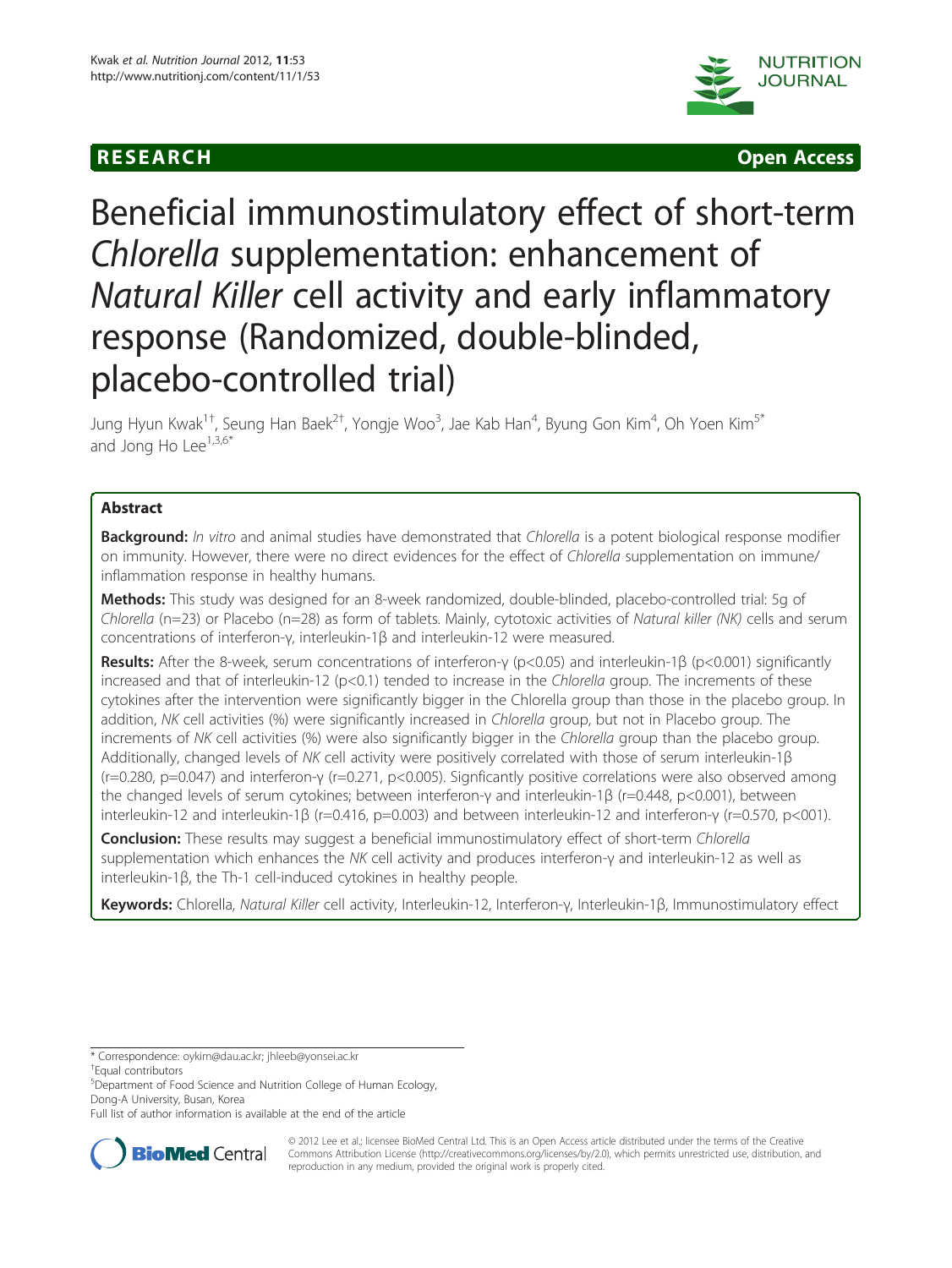# Background

Chlorella is an unicellular green algae which contains essential amino acids, protein, minerals, vitamins, dietary fiber, and a wide range of antioxidants, bioactive substances and chlorophylls etc. [[1](#page-6-0),[2](#page-6-0)]. It has been a popular foodstuff worldwide, especially in Asian countries i.e. Japan, Taiwan as well as Korea.

Various pharmacological effects of Chlorella have been expressed not only in animal models [[3,](#page-6-0)[4\]](#page-7-0) but also in human experiments [\[5](#page-7-0)-[7\]](#page-7-0). According to Okudo et al [\[5](#page-7-0)], the blood cholesterol levels were reduced in hypercholesterolemic patients who consumed Chlorella. Fujiwara et al [[6\]](#page-7-0) also showed a beneficial effect of Chlorella consumption on hyperlipemia. Nakamura et al demonstrated that Chlorella intakes reduced blood pressure in mildly hypertensive people [[7](#page-7-0)]. Chlorella supplementation for 6-week, brought a favorable impact on antioxidant status in male smokers [\[8](#page-7-0)]. In addition, Chlorella showed a considerable antioxidant effect and a reduction of blood glucose levels in diabetic animal models and stress-induced ulcer mice [\[9](#page-7-0)-[15\]](#page-7-0).

In fact, in vitro and animal studies have demonstrated that Chlorella or Chlorella extract are involved in the modulation of immune responses against tumors [\[16-](#page-7-0) [18\]](#page-7-0), bacterial and viral infection [\[19-23](#page-7-0)] as well as native Ags i.e. casein [[24\]](#page-7-0). It has been reported that oral administration of Chlrorella extract enhanced the resistance to infection with Listeria monocytogenes, an intracellular bacterium, through the augmentation of T-helper-1 (Th1) cell response both in normal and immunocompromised hosts [[21](#page-7-0),[22](#page-7-0)]. However, there were no direct evidences on the effect of Chlorella supplementation on immune response in humans, particularly in uninfected normal people. Therefore, this study aimed to investigate if Chlorella supplementation gives a beneficial immunostimulatory effect to uninfected normal people.

# Materials and methods

# Study participants

Study subjects were recruited from the Health Service Center of Yonsei Hospital. Subjects were excluded if they have any history of the following: 1) clinical or electrocardiographic evidence of coronary artery disease, stroke, myocardial infarction, or peripheral arterial occlusive disease; 2) diabetes mellitus (fasting glucoses ≥126mg/dL or 2hr serum glucose ≥200mg/dl after a 75g oral glucose tolerance test); 3) abnormal liver or renal function; 4) thyroid or pituitary disease; 5) acute or chronic inflammatory/immune disease including malignant tumor, lung disease, leukemia, autoimmune disease 6) lactose intolerance, 7) orthopedic limitations; 8) body weight loss/gain≥10% in the past 1 year; 9) regular use of any medications that could affect cardiovascular function and/or metabolism; and 10) the number of white blood cells  $>8 \times 10^3$ /uL. The aim of the study was carefully explained to the volunteers, their written informed consent was obtained and the protocol was approved by the Ethics Committee of Yonsei University. Finally, 60 people were enrolled in this study.

#### Study design and Chlorella source

This study was designed for an 8-week randomized, double-blinded, placebo-controlled trial. Sixty subjects were randomly assigned to receive placebo (n=30) or 5g of Chlorella (n=30) as form of tablets. Test-product pills contained only dried Chlorella (97% purity) extracted from 100% of Chlorella vulgaris (CVE) (Daesang Corp., Seoul, Korea) as an active ingredient and placeboproduct pills contained lactose in identical-looking tablets. Subjects were instructed to consume 5 g/d of Chlorella  $(12 \text{ pills}/d)$  or placebo  $(12 \text{ pills}/d)$  by taking 4 pills after each main meal. All participants were encouraged to maintain their usual lifestyle and dietary habits. Compliance was assessed by counting the remained tablets and food records. If the tablets are consumed more than 80%, compliance was considered good.

#### Anthropometric parameters and blood collection

Body weight and height were measured unclothed and without shoes in the morning. Body mass index (BMI) was calculated as body weight in kilograms divided by height in square meters (kg/m<sup>2</sup>). Blood presusure (BP) was obtained from the left arm of seated patients with an automatic blood pressure monitor (TM-2654, A&D, Tokyo, Japan) after 20 min of rest. After overnight fast (12-hours), venous blood specimens were collected in EDTA-treated and plain tubes. Tubes were immediately placed on ice until they arrived at the analytical laboratory (within 1-3h). Blood specimens in EDTA tubes were used for the isolation of peripheral blood mononuclear cells (PBMC) and those in plain tubes were separated into serum and stored at -70°C until analysis.

#### Isolation of peripheral blood mononuclear cells (PBMC)

Whole blood was mixed with the same volume of RPMI 1640 (Gibco, Invitrogen Co, USA) and gently laid on a histipaque-1077(Sigma, CA, USA), then centrifuged at condition in 2000rpm, 20 min, 10°C. After the separation, a thin layer of PBMC coat indicating PBMC was isolated, washed twice with RPMI 1640 and resuspended in RPMI 1640 with streptomycin. They were used for Natural killer (NK) cell cytotoxicity assay.

#### Cytotoxic activities of Natural killer (NK) cells

The cytolytic activities of NK cells were determined by CytoTox  $96^{\circ}$  Non-Radioactive Cytotoxicity Assay Kit (Promega Co., WI, USA). For NK cell cytotoxic activity,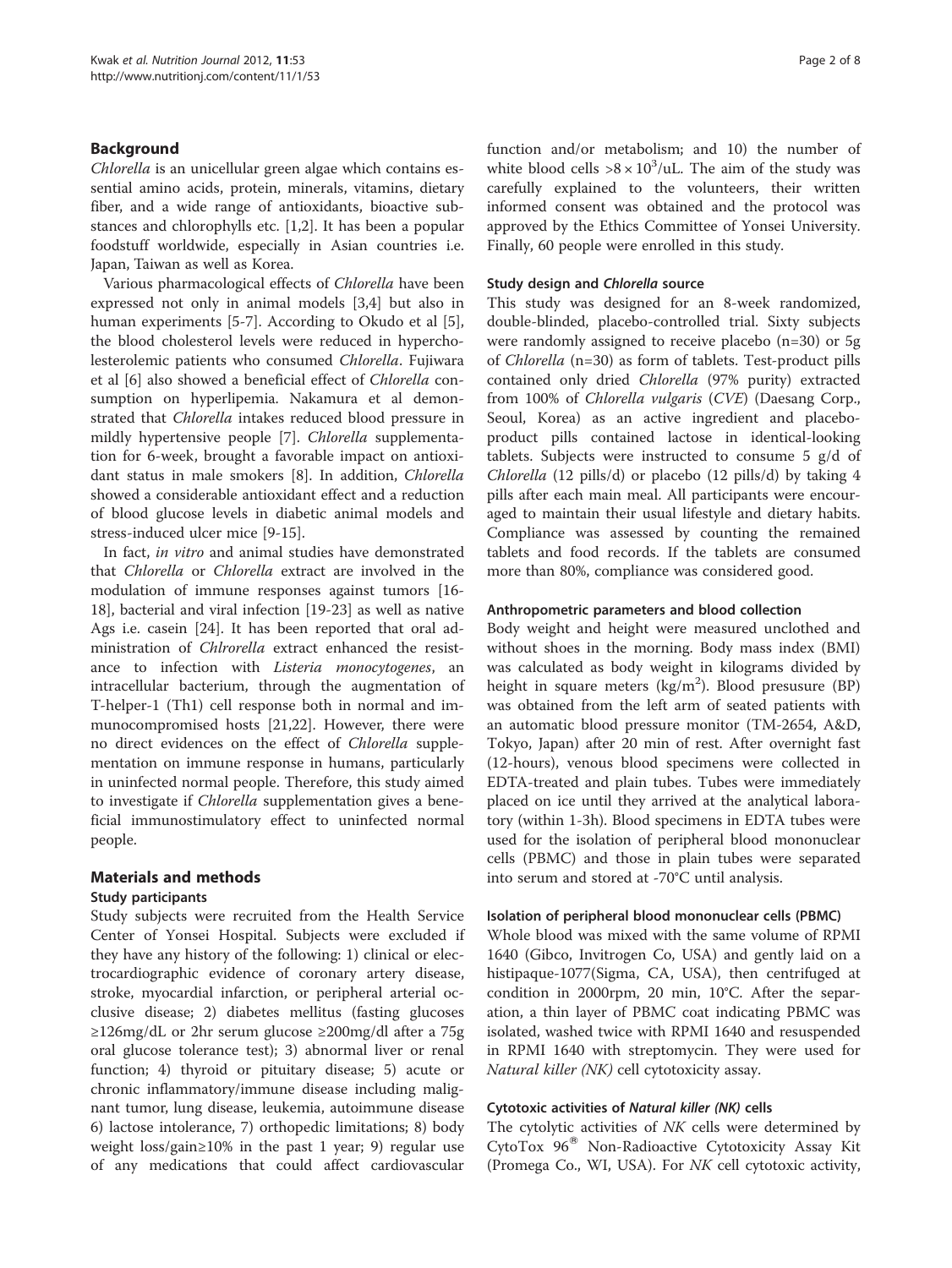PBMCs isolated from each subject were incubated with K562 cells. Briefly, PBMC cells (effector cell, E) were seeded in the well in a ratio of 5:1 and 1.25:1 with the K562 cells  $(2\times10^4$ cells/well) (targeted cell, T). The plates treated at different ratio of E:T (5:1 and 1.25:1) were incubated at 37 $\degree$ C with 5% CO<sub>2</sub> for overnight according to the manufacturer's instructions. Finally, NK cell activity of effector cells was measured with 2030 multilable reader (Victor™ x5, PerkinElmer, USA) at 490nm and was calculated with this formula.

% Cytotoxicity

$$
=\frac{\text{Experimental} - \text{Effector Spontaneous} - \text{Target Spontaneous}}{\text{Target Maximum} - \text{Target Spontaneous}}
$$

# Cytokine assay for serum concentrations of interferon-γ, interleukin-1β and interleukin-12

Serum concentrations of interferon-γ (IFN-γ), interleukin-1β (IL-1β) and interleukin-12 (IL-12) were measured using Bio-Plex Pro™ Assay kit (Bio-Rad Laboratories, Inc., Hercules, CA, USA) according to the manufacturer's instructions.

#### Serum lipid profile and white blood cell count

Fasting serum levels of total cholesterol and TG were measured using commercially available kits on a Hitachi 7150 Autoanalyzer (Hitachi Ltd. Tokyo, Japan). After precipitation of serum chylomicron, low density lipoprotein (LDL) and very low density lipoprotein (VLDL) with dextran sulfate-magnesium, HDL cholesterol (HDL-C) left in the supernatant was measured by an enzymatic method. LDL cholesterol (LDL-C) was estimated indirectly using the Friedewald formula for subjects with serum TG concentrations <400 mg/dL (4.52 mol/L). In subjects with serum TG concentrations ≥400 mg/dL (4.52 mol/L), LDL-C was measured by an enzymetic method on a Hitachi 7150 Autoanalyzer directly. White blood cell (WBC) count was determined using the HOR-IBA ABX diagnostic (HORIBA ABX SAS, ParcEuromedicine, France).

# The assessment of dietary intake and physical activity level

The subjects' usual diet information was obtained using both a 24-hour recall method and a semi-quantitative food frequency questionnaire (SQFFQ) of which the validity had been previously tested [\[25\]](#page-7-0). We used the former to carry out analyses and the latter to check if the data collected by 24-hour recall methods was representative of the usual dietary pattern. All the subjects were given written and verbal instructions by a registered dietitian on completion of a 3-day (2 week days and 1 weekend) dietary record every 4 weeks. Dietary

energy values and nutrient content from a 3-day food records were calculated using the Computer Aided Nutritional analysis program (CAN-pro 2.0, Korean Nutrition Society, Seoul, Korea). Total energy expenditure (TEE) (kcal/day) was calculated from activity patterns including basal metabolic rate, physical activity for 24 hours [[26\]](#page-7-0), and specific dynamic action of food. Basal metabolic rate for each subject was calculated with the Harris-Benedict equation [\[27\]](#page-7-0).

#### Statistical analysis

Statistical analyses were performed using SPSS version 15.0 for Windows (Statistical Package for the Social Sciences, SPSS Inc., Chicago, IL, USA). For intra-group tests, we conducted paired t-tests. For inter-group comparison, student  $t$  -test was used to compare initial value or absolute (net) differences. Frequencies were tested by chi-square test among groups. Pearson correlation coefficients were used to examine relationships between variables. We determined whether each variable was normally distributed before statistical testing, and logarithmic transformation was performed on skewed variables. For descriptive purposes, mean values are presented using untransformed values. Results are expressed as mean±S.E or %. A two-tailed value of p<0.05 was considered statistically significant.

# Results

Among the enrolled subjects (n=60), 9 subjects dropped out and 51 subjects completed the study. Among the 9 drop-outs, 7 were in the placebo group (2 for personal problems, 5 for no good-compliance on tablets consumption) and 2 (for personal problem) were in Chlorella supplement group. No serious adverse reactions due to Chlorella supplementation were noted and the compliance was 85%. Participants were supplied with 360 tablets of placebo or Chlorella at 0-week and at 4-week respectively. They were also asked to return unconsumed tablets at the next visit (4- and 8-week respectively). All the participants were reinforced to regularly consume the tablets by a dietitian through every 2 week's phone-call check during the intervention period.

# General and biochemical characteristics of study subjects

Table [1](#page-3-0) presents general and biochemical parameters measured at baseline and after the 8-week Chlorella supplementation. Gender distribution and age were not significantly different between the *Chlorella* group and the placebo group. No significant differences were observed in the baseline levels or changed levels of body mass index, WHR, blood pressure, WBC count and lipid profiles between the two groups (Table [1](#page-3-0)). In addition, no significant differences were found in daily dietary intake and energy expenditure between the two groups (Table [2](#page-3-0)).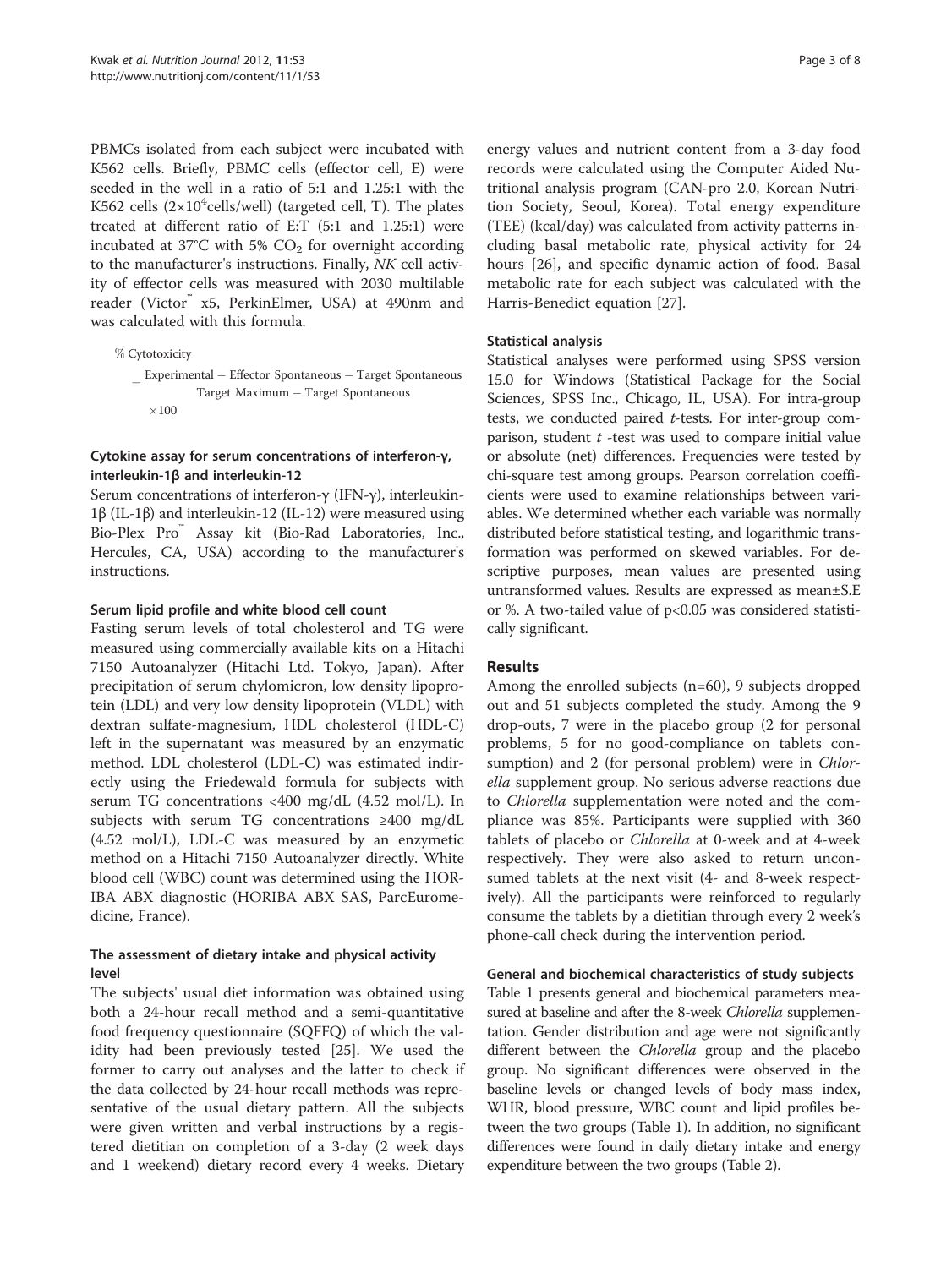|                         | Chlorella ( $n = 28$ ) |                  | Placebo $(n = 23)$ |                  |
|-------------------------|------------------------|------------------|--------------------|------------------|
|                         | 0 week                 | 8 week           | 0 week             | 8 week           |
| Male/female (n)         | 10/18                  |                  | 10/13              |                  |
| Age (year)              | $36.3 \pm 1.82$        |                  | $32.6 \pm 1.77$    |                  |
| Weight (kg)             | $62.7 \pm 1.89$        | $62.4 \pm 1.86$  | $63.6 \pm 2.63$    | $63.0 \pm 2.56$  |
| BMl(kq/m <sup>2</sup> ) | $22.8 \pm 0.53$        | $22.7 \pm 0.51$  | $22.7 \pm 0.72$    | $22.5 \pm 0.69$  |
| Systolic BP (mmHg)      | $114.5 \pm 3.29$       | $114.1 \pm 2.44$ | $118.12 \pm 2.52$  | $117.8 \pm 2.18$ |
| Diastolic BP (mmHg)     | $77.2 \pm 2.32$        | $77.2 \pm 1.74$  | $82.0 \pm 2.07$    | $79.0 \pm 2.15$  |
| WBC $(x10^3/\text{ul})$ | $4.72 \pm 0.16$        | $4.96 \pm 0.14$  | $5.03 \pm 0.17$    | $5.21 \pm 0.21$  |
| Triglyceride (mg/dL)    | $104.0 \pm 11.79$      | $114.6 \pm 13.0$ | $129.2 \pm 24.2$   | $120.4 \pm 19.5$ |
| T-chol (mg/dL)          | $183.0 \pm 6.42$       | $177.5 \pm 5.20$ | $181.3 \pm 6.65$   | $178.7 \pm 5.81$ |
| HDL-chol (mg/dL)        | $48.1 \pm 2.75$        | $48.6 \pm 3.27$  | $49.1 \pm 2.64$    | $51.3 \pm 2.76$  |
| LDL-chol (mg/dL)        | $114.1 \pm 6.76$       | $106.0 \pm 4.86$ | $106.6 \pm 5.46$   | $101.7 \pm 4.06$ |

<span id="page-3-0"></span>Table 1 General characteristics of study subjects before and after the 8-wk intervention

Mean  $\pm$  SE or frequency.

Tested by paired t-test (within-group comparison), and by independent t-test (intergroup comparison for initial value).

There were no significant differences in 'within-group comparison' nor 'intergroup-comparison'.

BMI: body mass index, BP: blood pressure, WBC: white blood cells.

# Serum concentrations of cytokines before and after the intervention

Figure [1](#page-4-0) shows serum concentrations of INF-γ, IL-1β and IL-12 between the Chlorella group and the placebo group before and after the intervention. Initial levels of these cytokines were not significantly different between the two groups. After the intervention, serum concentrations of INF-γ (p<0.05) and IL-1β (p<0.001) significantly increased in the Chlorella group. In addition, the net change values of INF-γ (p<0.001), IL-1β (p <0.01) and IL-12 (p<0.01) before and after the intervention were significantly different between the Chlorella group than the placebo group.

# Natural Killer cell activity

Natural Killer (NK) cell activities (%) were measured based on the ratios of effector cells (E) (PBMC) from

each participant to Target cell (T) (K562 cells) as 5:1 or 1.25:1. As shown in Figure [2,](#page-4-0) NK cell activities from both conditions (E:T=5:1 and 1.25:1) were significantly enhanced in the *Chlorella* group after 8 weeks ( $p < 0.05$ , p<0.05, respectively). The activities seemed slightly decreased in the placebo group, but it was not statistically significant. In addition, significant differences in the net change values were observed between the Chlorella group than the placebo group (E:T=5:1,  $p$ <0.05, and E:T=1.25:1, p<0.05, respectively).

# Correlations among the changed levels of IL-12, IFN-γ and IL-1β in serum, and NK cell activity

As shown in Figure [3,](#page-5-0) net changes of NK cell activity (%) (E:T=5:1) were positively correlated with those of serum IL-1β (r=0.280, p=0.047) and IFN-  $\gamma$  (r=0.271, p<0.005).

|  |  | Table 2 Daily food intake and total energy expenditure in Koreans before and after the 8-wk intervention |
|--|--|----------------------------------------------------------------------------------------------------------|
|--|--|----------------------------------------------------------------------------------------------------------|

|                                     |                 | Chlorella ( $n = 28$ ) |                 | Placebo $(n=23)$ |  |
|-------------------------------------|-----------------|------------------------|-----------------|------------------|--|
|                                     | 0 week          | 8 week                 | 0 week          | 8 week           |  |
| TEE (kcal)                          | $2323 \pm 64.5$ | $2348 \pm 60.2$        | $2424 \pm 85.0$ | $2470 \pm 82.7$  |  |
| Estimates of daily nutrient intakes |                 |                        |                 |                  |  |
| TCI (kcal/d)                        | $2284 \pm 47.2$ | $2288 \pm 50.5$        | $2221 \pm 93.6$ | $2187 \pm 96.2$  |  |
| <b>TEE/TCI</b>                      | $1.02 \pm 0.02$ | $1.03 \pm 0.02$        | $1.13 \pm 0.07$ | $1.17 \pm 0.06$  |  |
| CHO (%)                             | $61.6 \pm 0.15$ | $61.6 \pm 0.17$        | $61.6 \pm 0.23$ | $61.7 \pm 0.24$  |  |
| Protein (%)                         | $16.7 \pm 0.17$ | $16.8 \pm 0.15$        | $16.3 \pm 0.17$ | $16.6 \pm 0.21$  |  |
| Fat $(\%)$                          | $22.0 \pm 0.18$ | $21.8 \pm 0.17$        | $22.3 \pm 0.23$ | $22.0 \pm 0.26$  |  |
| Fiber                               | $22.6 \pm 1.38$ | $22.3 \pm 1.31$        | $21.8 \pm 1.60$ | $22.4 \pm 1.89$  |  |

Mean  $\pm$  SE.

Tested by paired t-test (within-group comparison), and by independent t-test (intergroup comparison for initial value).

There were no significant differences in 'within-group comparison' nor 'intergroup-comparison'.

TEE: total energy expenditure, TCI: total calorie intake, CHO: carbohydrate.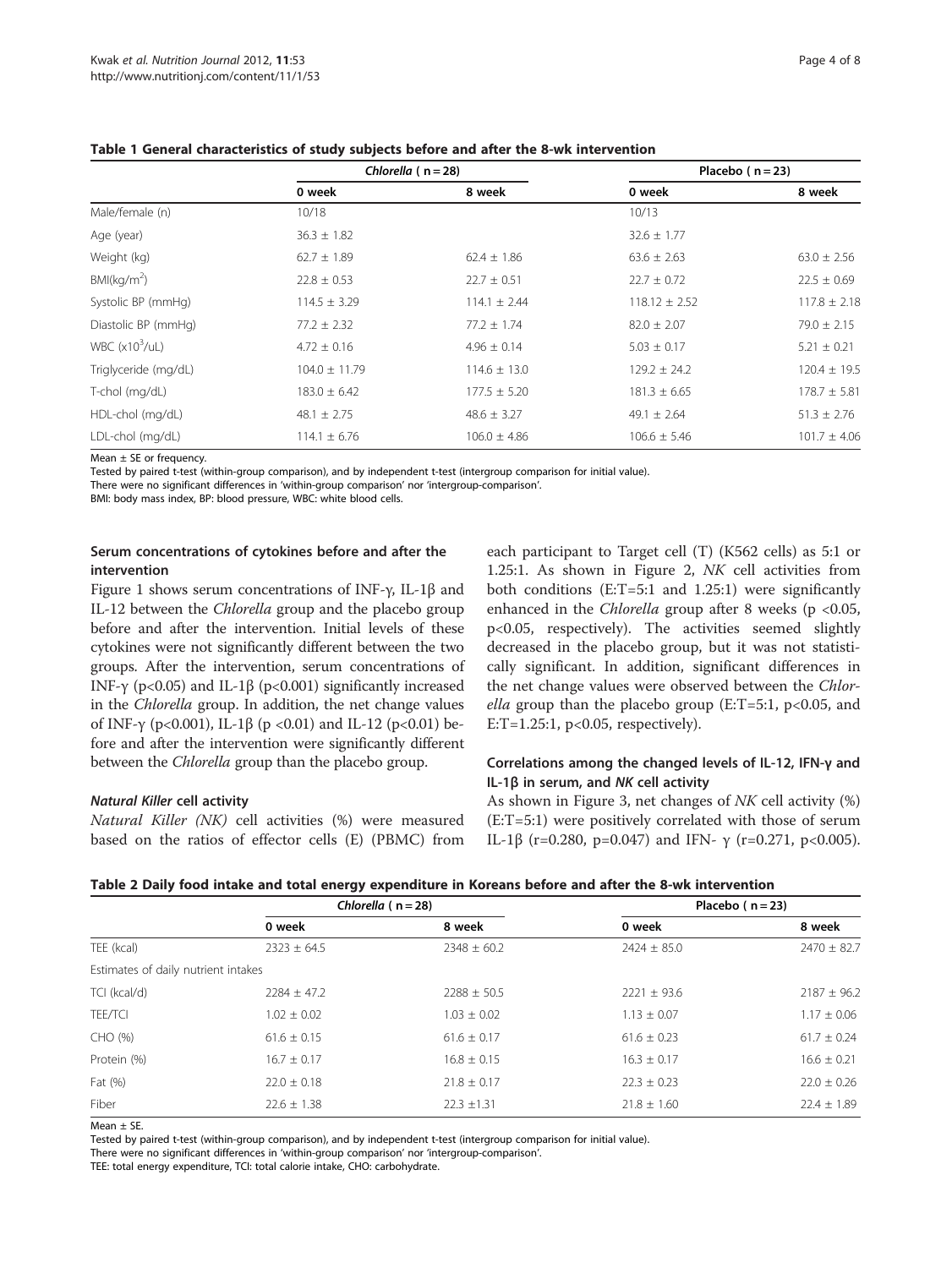<span id="page-4-0"></span>

Signficant strong positive correlations were also observed among the changed levels of serum cytokines; betwwen IFN-γ and IL-1β (r=0.448, p<0.001), between IL-12 and IL-1β (r=0.416, p=0.003) and between IL-12 and IFN- $γ$  $(r=0.570, p<001)$ .

the  $NK$  cell activity and producing INF- $\gamma$  and IL-12 as well as IL-1β, the Th-1 cell-induced cytokines.

Helper T lymphocytes (Th) are divided into two functional subclasses, Th-1 and Th-2 cells based upon the cytokines that they produce and their effects on cell mediated and humoral immunity [[28](#page-7-0)]. Th-1 cells produce IL-2, INF-γ, TNF-α and IL-12 and enhance cell-mediated immunity, thereby inhibiting cell-mediated immunologic activities. On the other hand, Th-2 cells produce IL-4, IL-5, IL-6 and IL-10, and upregulate humoral immunity.

# **Discussion**

This present study shows that 8-week supplementation of Chlorella tablets may give a beneficial immunostimulatory effect to normal (uninfected) people by enhancing



group comparison) or independent t-test (intergroup comparison). There were no significant differences in the baseline values between the Chlorella group and the placebo group. <sup>\*</sup>P <0.05, compared with the value at baseline in each group;  ${}^{\text{op}}$  <0.05, comparison of  $\Delta$  change value between the Chlorella group and the placebo group. E: effector cells (peripheral blood mononuclear cells from subjects), T: target cells (K562 cells).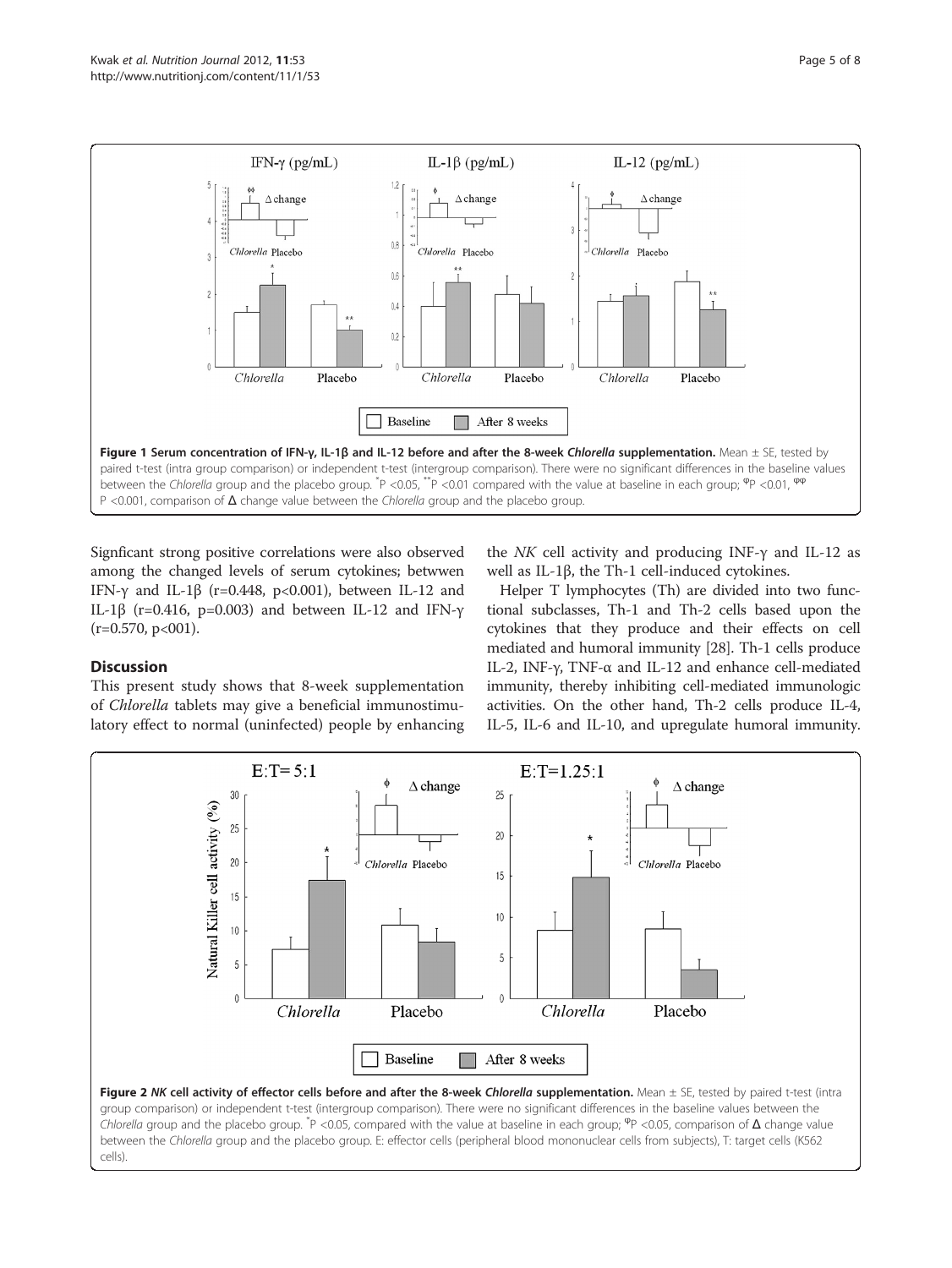<span id="page-5-0"></span>

Th-1 and Th-2 derived cytokines also cross-regulate each other in various clinical conditions. Hasegawa et al reported in his mice model infected with Listeria monocytogenes that Chlorella extract (from Chlorella vulgaris, CVE) augmented IL-12 and IFN- $\gamma$  [\[29\]](#page-7-0), both of which promote the differentiation of naive CD4+ T cells into Th-1 cells producing IFN-γ, but inhibited the generation of Th-2 cells producing IL-4. In his other report, oral administration of CVE in mouse model inhibited immunoglobulin E (IgE) production against casein together with an impaired Th-2 response [\[11\]](#page-7-0). Ewartet al shows that Chlorella extract (from Chlorella pyrenoidosa, CPE) induces a Th-1 patterned cytokine response (IFN- γ and TNF- $α$ ) and a strong anti-inflammatory regulatory cytokines response (IL-10) in human PBMC stimulated ex vivo [\[30](#page-7-0)]. In our study, subjects who consumed Chlorella tablets for 8 weeks had a significant increase in serum levels of INF-γ and an increasing tendency in the levels of IL-12 compared with those who consumed placebo, which indicates that Chlorella supplementation may induce the production of INF- $\gamma$ 

and IL-12 favoring a Th-1 mediated immune reaction in humans.

We also found the increased levels of serum IL-1β which is a member of the IL-1 cytokine family and produced by activated macrophages [[31](#page-7-0)]. This cytokine is an important mediator of the inflammatory response, and is involved in a variety of cellular activities, including cell proliferation, differentiation, and apoptosis [\[31](#page-7-0)]. IL-1β stimulates multiple cells to act as immune or in-flammatory response effector cells. Hunter et al [[32](#page-7-0)] reported in his severe combined immuno-deficient mice models that IL-1 $\beta$  is required for IL-12 to stimulate production of IFN-γ by NK cells [\[32](#page-7-0)]. According to Tominaga et al [[33](#page-7-0)], IL-12 and IL-1β synergistically induce T cells to proliferate and produce the IFN-γ and IL-12 stimulated T cells which responded to IL-18 or IL-1β by their proliferation and IFN-  $γ$  production, although the levels of IL-1β-induced responses were lower. Our result may be partially in accordance with the report of Ishikawa et al showing that a polysaccharide-rich fraction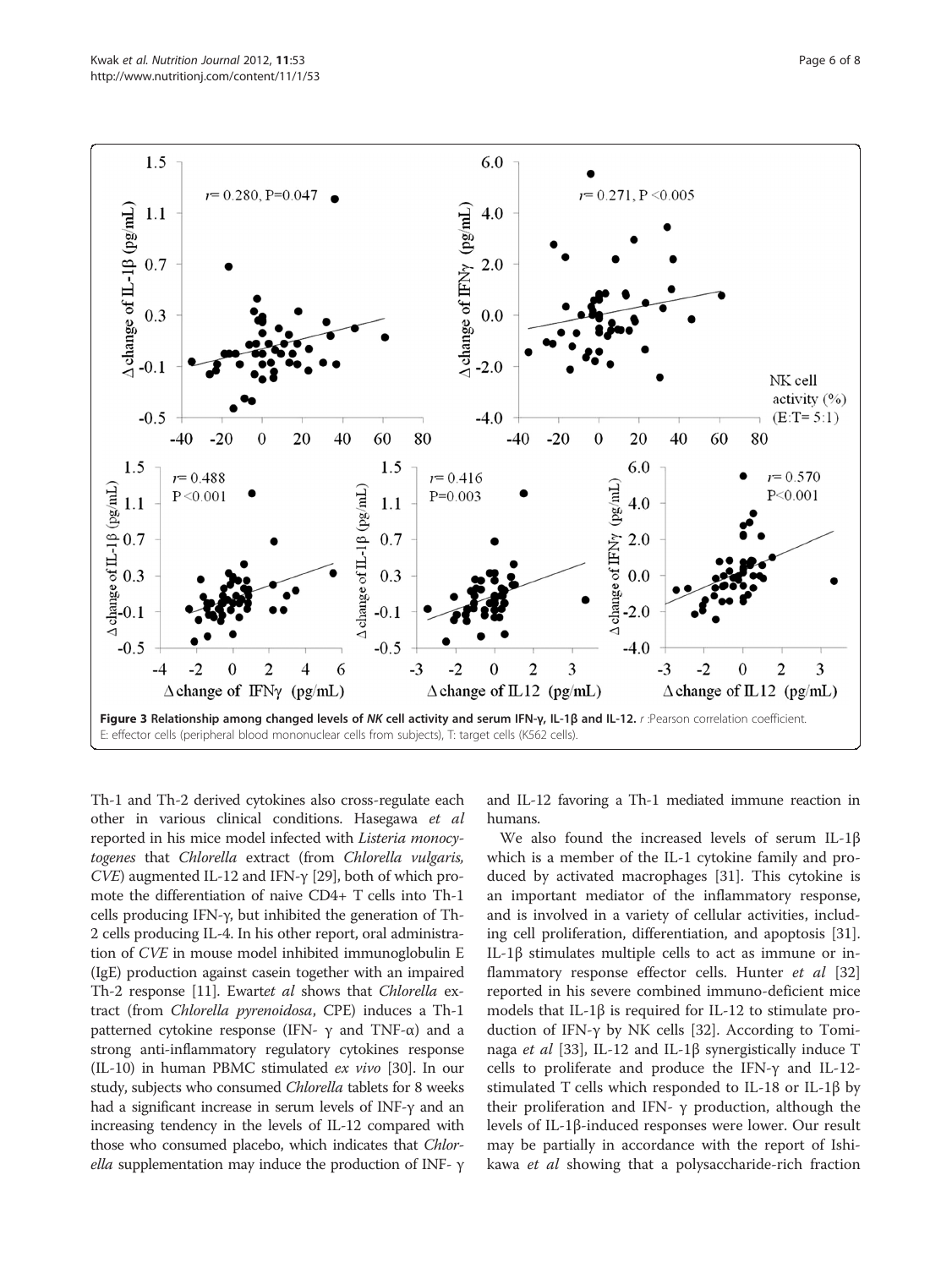<span id="page-6-0"></span>from Chlorella pyrenoidosa induced IL-1β and TNF-α in macrophage cells [\[34](#page-7-0)]. Taken together, Chlorella cells appear to contain immunostimulatory principles that stimulate a Th-1 based response. However, we did not measure the Th-2 derived cytokines such as IL-4 or IL-6, thus we may need to confirm these cytokines in further studies.

In our study, people who consumed Chlorella had a significant increase in Natural Killer (NK) cell activities. This result might be partly in accordance with the report of Dantas et al showing that oral administration of Chlorella extract (CVE) significantly increased the NK cell activity in normal (non-infected) mice as well as in the Listeria monqtogenes infected mice [\[35](#page-7-0)]. In addition, the CV-treated animals presented a doserelated increased survival rate. NK cells were first identified by their cytotoxtc activity against tumor cells, suggesting a role in immunological surveillance against neoplasia. Emerging evidences demonstrated that NK cells are important mediators of innate resistance against a variety of pathogenic intracellular microorganisms [[36\]](#page-7-0). Their main function is the production of early IFNγ, which is crucial to activate antimicrobial macrophage functions [\[37-42](#page-7-0)]. The kinetics of IFN-γ production by NK cells following infection is extremely fast, providing a source of functional cytokine at the critical time of the T-cell expansion [\[39,43,44](#page-7-0)]. In our study, changed level of NK cell activity after the intervention shows a significant positive relationship with that of serum IFN-γ. Signficanty strong positive correlations were also observed among the changed levels of IFN-γ, IL-12 and IL-1β, Th-1 patterned cytokines.

We may need to consider further study with increased number of study subjects and for longer period in the future, to confirm and clarify the result pattern. As shown in the Figures, serum levels of INF-  $\gamma$  and IL-12 were significantly decreased in the placebo group after 8 weeks, even though the net change of these cyotkines were significantly bigger in the Chlorella group than in the placebo group. We tried to search the factors which might affect the decrease of these parameters in the placebo group, but it is not easy to address the reason in a word. First, we thought the possibility of lactose, the contents in the placebo affecting cytokine levels, but it seemed not influence the cytokine levels. Second, there were no significant difference in the baseline value between the two groups, and the net change values were generally much greater in the Chlorella group than those in the placebo group, even though the direction for increment or decrement were not the same between the two groups. However, the correlation pattern among NK cell activity and cytokines were consistently in the positive direction, which may indicate that the measurements and the results are reliable.

#### Conclusion

This study specifically focused on a normal healthy (non-infected) Koreans, so the results cannot be generalized to patients, other ethnic or geographical groups whose biochemical characteristics may differ from those in our subjects. Despite these limitations, 8-weeks of Chlorella intake in healthy Koreans increased the NK cell activity and produced INF-γ and IL-12 as well as IL-1β, the Th-1 cell-induced cytokines. In addition, changes in the NK cell activity positively correlated with those in the cytokines after the intervention. These results add to the growing literature on the beneficial immunostimulatory effect of *Chlorella* supplementation through a clinical human study.

#### Abbreviations

BMI: Body mass index; BP: Blood presusure; E: Effector cell, INF, Interferon; IL: Interleukin; HDL-C: High density lipoprotein cholesterol; LDL-C: Low density lipoprotein cholesterol; NK: Natural killer; PBMC: Peripheral blood mononuclear cells; T: Targeted cell; TEE: Total energy expenditure; WBC: White blood cell.

#### Competing interests

None of the authors have any conflicts of interest in relation to the materials presented in this paper.

#### Authors' contributions

All the authors were involved in the development of the study protocol and the experimental design. All the authors read, commented on, and contributed to the submitted manuscript. Sample collection and experiments were performed by J.H.K., S.H.B. Y.W., J.K.H., B.G.K. and O.Y.K. Data were analyzed by J.H.K. S.H.B. and O.Y.K. The manuscript was written and revised by O.Y.K. and J.H.L. O.Y.K. and J.H.L. provided the research funding. All authors read and approved the final manuscript.

#### Acknowledgement and financial support

We thank the research volunteers who participated in the studies described in this manuscript. This study was supported by the National Research Foundation, Ministry of Education, Science and Technology (Mid-career Researcher Program: 2012-0005604, and 2012-0001851), the Korea Healthcare technology R&D Project, Ministry for Health, Welfare & Family Affairs, Republic of Korea (A050376) and Daesang.Co.Ltd, Republic of Korea.

#### Author details

<sup>1</sup>Yonsei University Research Institute of Science for Aging, Yonsei University, Seoul, Korea. <sup>2</sup> Department of Biology, College of Life Science and Biotechnology, Yonsei University, Seoul, Korea. <sup>3</sup>Interdisplinary course of Science for Aging, Graduate School, Yonsei University, Seoul, Korea. <sup>4</sup>Daesang.Co.Ltd, Kyunggi-do, Korea. <sup>5</sup>Department of Food Science and Nutrition College of Human Ecology, Dong-A University, Busan, Korea. 6 Department of Food & Nutrition, College of Human Ecology, Yonsei University, 134 Shinchon-dong, Sudaemun-Gu, Seoul 120-749, Korea.

#### Received: 15 May 2012 Accepted: 17 July 2012 Published: 31 July 2012

#### References

- 1. Borowitzka MA: Vitamins and fine chemicals from micro-algae. In Micro-algal biotechnology. Edited by Borowitzka LJ. New York: Cambridge University Press; 1988:153.
- 2. Schubert LE: The use of spirulina and chlorella as food resource for animals and humans. In Progressing physiological research. Edited by Round FE, Chapman DJ. Bristol, U.K: Biopress Ltd; 1988:23.
- 3. Morita K, Matsueda T, Lida T, Hasegawa T: Chlorella accelerates dioxin excretion in rats. J Nutr 1999, 129:1731–1736.